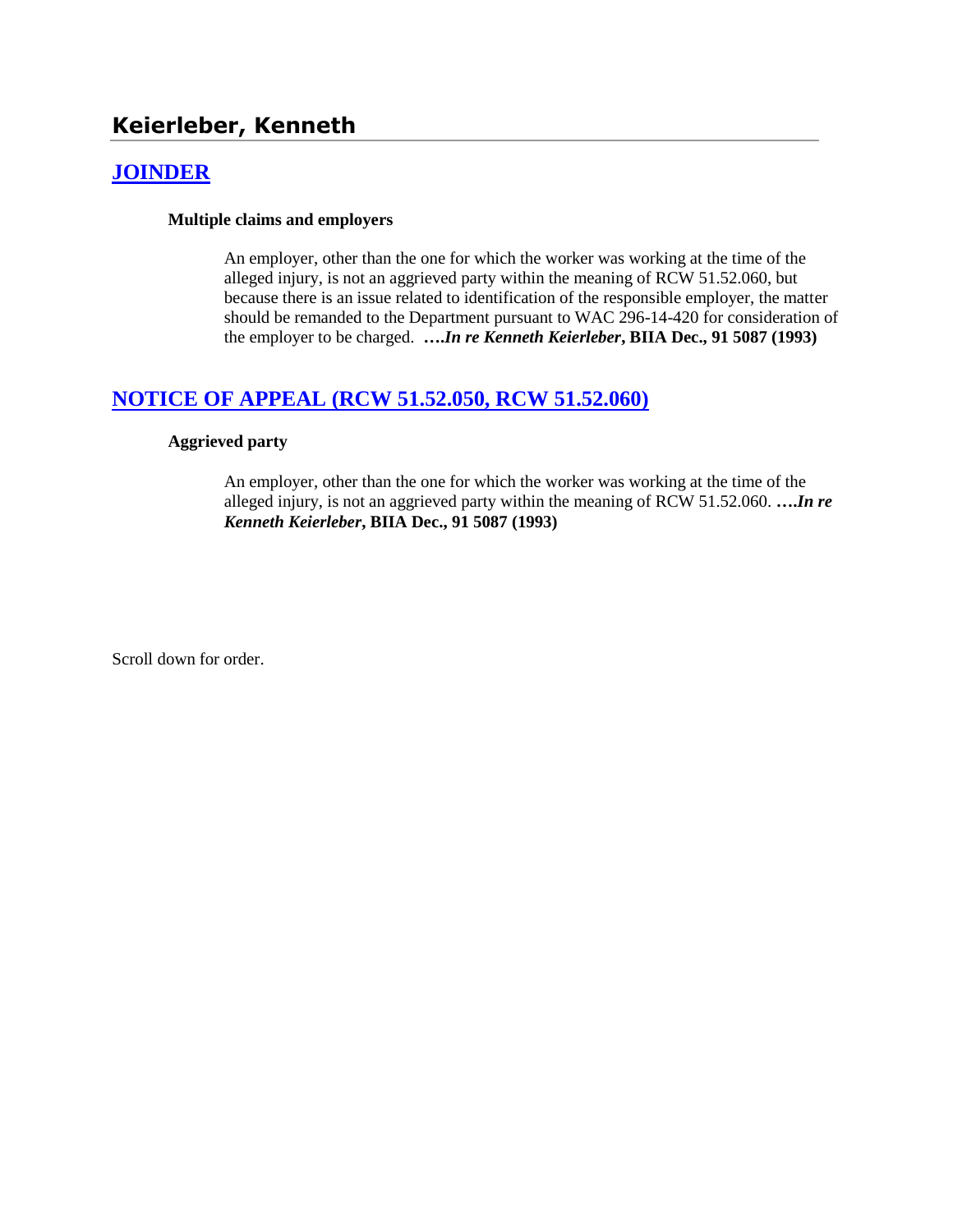#### **BEFORE THE BOARD OF INDUSTRIAL INSURANCE APPEALS STATE OF WASHINGTON**

**)**

**) ) ) ) ) ) )**

| IN RE: KENNETH D. KEIERLEBER |
|------------------------------|
|------------------------------|

**IN RE: KENNETH D. KEIERLEBER ) DOCKET NO. 91 5087**

**DECISION AND ORDER DENYING ASPLUNDH TREE EXPERT COMPANY'S MOTION TO BE ADMITTED AS AN AGGRIEVED PARTY AND CLAIMANT'S MOTION FOR REMAND TO THE DEPARTMENT PURSUANT TO WAC 296-14- 420, AND DISMISSING ASPLUNDH TREE EXPERT COMPANY'S NOTICE OF APPEAL**

## **CLAIM NO. M-621674**

APPEARANCES:

Claimant, Kenneth D. Keierleber, by George D. Conrad, Attorney at Law

Employer, Wright Tree Service, Inc., by None

Moving Party, Asplundh Tree Expert Co., by Preston, Thorgrimson, Shidler, Gates & Ellis, per Charles R. Bush, Attorney at Law

Department of Labor and Industries, by The Attorney General, per James S. Kallmer, Assistant, and Jane A. Downey, Paralegal

This is an appeal filed on behalf of Asplundh Tree Expert Company on October 9, 1991 from a letter of the Department of Labor and Industries dated October 3, 1991. The October 3, 1991 letter determined that Asplundh Tree Expert Company was not the employer involved in Claim No. M-621674 and did not have dispute or protest rights to challenge the May 2, 1991 Department order entered in Claim No. M-621674 regarding claimant's alleged injury while employed by Wright Tree Service, Inc. **APPEAL DISMISSED**.

## **DECISION**

Pursuant to RCW 51.52.104 and RCW 51.52.106, this matter is before the Board for review and decision on a timely Petition for Review filed by Asplundh Tree Expert Company to a Proposed Decision and Order issued on August 5, 1992, which dismissed the appeal filed on behalf of Asplundh Tree Expert Company on the ground that said employer was not a party "aggrieved" by the Department's order in Claim No. M-621674 and thus did not have standing to challenge said order.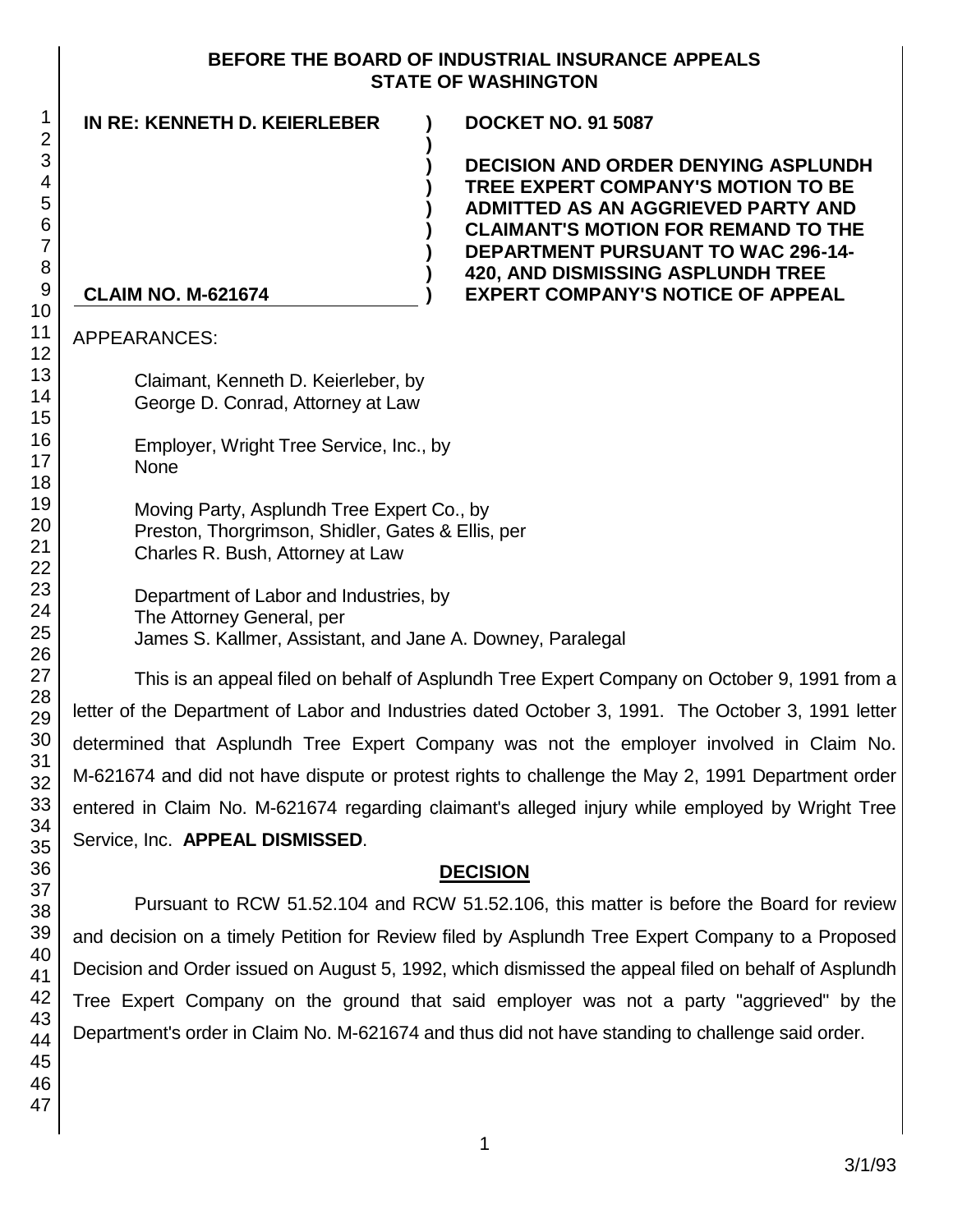This matter was submitted on the record, which comprised oral arguments presented by the parties at a conference held on May 4, 1992; written motions, as well as briefs in support of and in opposition to the motions; and on five exhibits admitted during the conference.

The Proposed Decision and Order accurately sets forth the facts in this case and correctly resolves the issue as to Asplundh's lack of standing as an aggrieved party. We have granted review because we are disturbed by the Department's failure to coordinate the administration of two separate claims involving the claimant, Kenneth Keierleber. We believe the Department should have evaluated these claims under the "joint determination" procedures mandated by WAC 296-14-420.

A brief review of the facts in this case is necessary in order to fully understand the problems presented. Mr. Keierleber allegedly suffered two injuries. The first injury occurred on June 5, 1990 during his employment with Asplundh Tree Expert Company, a self-insured employer. The injury was to Mr. Keierleber's right shoulder. Mr. Keierleber filed an application for benefits, the claim was accepted, and benefits were provided under Claim No. T-320091.

After having returned to work as a tree trimmer in early or mid-August 1990, Mr. Keierleber allegedly suffered a second injury on September 28, 1990. At the time of the alleged second injury Mr. Keierleber was employed by Wright Tree Service, Inc. The injury was again to the right shoulder. Mr. Keierleber filed an application for benefits under Claim No. M-621674. This was a State Fund claim. The Department of Labor and Industries issued an order rejecting this second claim on May 2, 1991, and also demanded reimbursement from Mr. Keierleber of provisional time-loss compensation which the Department had paid for the period of September 29, 1990 through April 29, 1991. Neither Mr. Keierleber nor the employer, Wright Tree Service, Inc., protested or appealed from the May 2, 1991 order rejecting Claim No. M-621674. During this entire time the self-insured claim, Claim No. T-320091, remained open.

In September of 1991 Asplundh Tree Expert Company discovered the rejection order in Claim No. M-621674. Asplundh then filed a protest to the Department's rejection of the claim in Claim No. M-621674, in which Wright Tree Service, Inc. was the employer. The Department responded to this protest by a letter to Asplundh dated October 3, 1991. The Department indicated that it was not going to consider Asplundh's protest to the May 2, 1991 rejection order in Claim No. M-621674 because Asplundh lacked standing to dispute the order since Asplundh was not the employer. It is from this October 3, 1991 letter that Asplundh has appealed to this Board.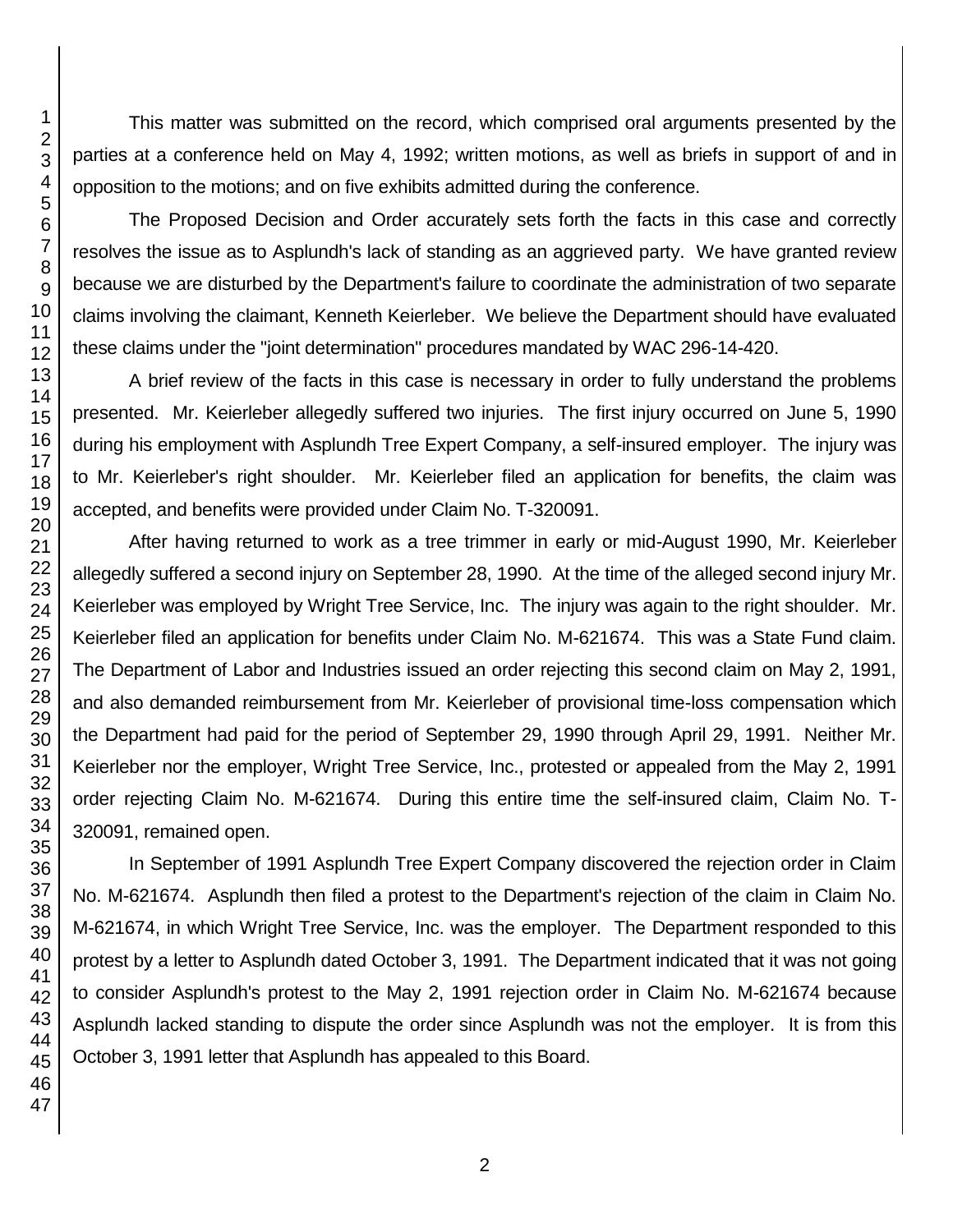Asplundh argues that it has the right to litigate here the acceptance or rejection of the claim in Claim No. M-621674, a State Fund claim. Asplundh believes it is entitled to participate in the administration of Claim No. M-621674 and litigate the acceptance or rejection of this claim because the adjudication regarding the acceptance or rejection of the claim could impact the administration of the earlier claim, Claim No. T-320091. Both claims involve injury to the same part of the body.

We agree with the industrial appeals judge that, although Asplundh may have been able to intervene in an appeal filed by the claimant or by Wright Tree Service, Inc. concerning the rejection of the claim in Claim No. M-621674, we do not believe that Asplundh has separate standing to appeal the order rejecting this claim in the first instance. Asplundh is not prejudiced in its ability to administer its Claim No. T-320091 or to potentially engage in litigation therein, regarding the issue of whether or not there was any causal relationship between the claimant's post-September 28, 1990 shoulder condition and the first injury of June 5, 1990. We do note, however, that Mr. Keierleber may well be in some difficulty since the State Fund claim involving Wright Tree Service, Inc. under Claim No. M-621674 has been rejected and neither Mr. Keierleber nor Wright Tree Service appealed therefrom. Mr. Keierleber runs a risk that his post-September 28, 1990 shoulder condition will not be covered under Claim No. T-320091 as well.

We concur with the analysis in the Proposed Decision and Order that Asplundh is not aggrieved and does not have standing to seek to litigate the rejection order in Claim No. M-621674. It would stretch the meaning of "aggrieved" to impossible lengths to hold that one employer can appeal from an adjudication made in a separate claim involving a different claimed injury occurring in work for a different employer. The administrative and procedural turmoil, the questionable "finality" of any decision or order, and the impact on the necessary and well-recognized principle of res judicata, would be highly destructive to an efficient and reasonably certain administration of the entire compensation system.

Nevertheless, we are perplexed by the procedures -- or lack thereof -- used by the Department to administer these inter-related claims. We believe that at the administrative level, the Department should handle claims in a manner to do substantial justice to all the parties involved. Indeed, the Department has attempted to do exactly that by promulgation of a regulation, WAC 296-14-420. This regulation is clearly intended to provide a method for resolving disputes between insurers whenever the real issue before the Department is whether a claim should be allowed as a new industrial injury or as an aggravation of a condition which occurred under a previously accepted claim, and at the same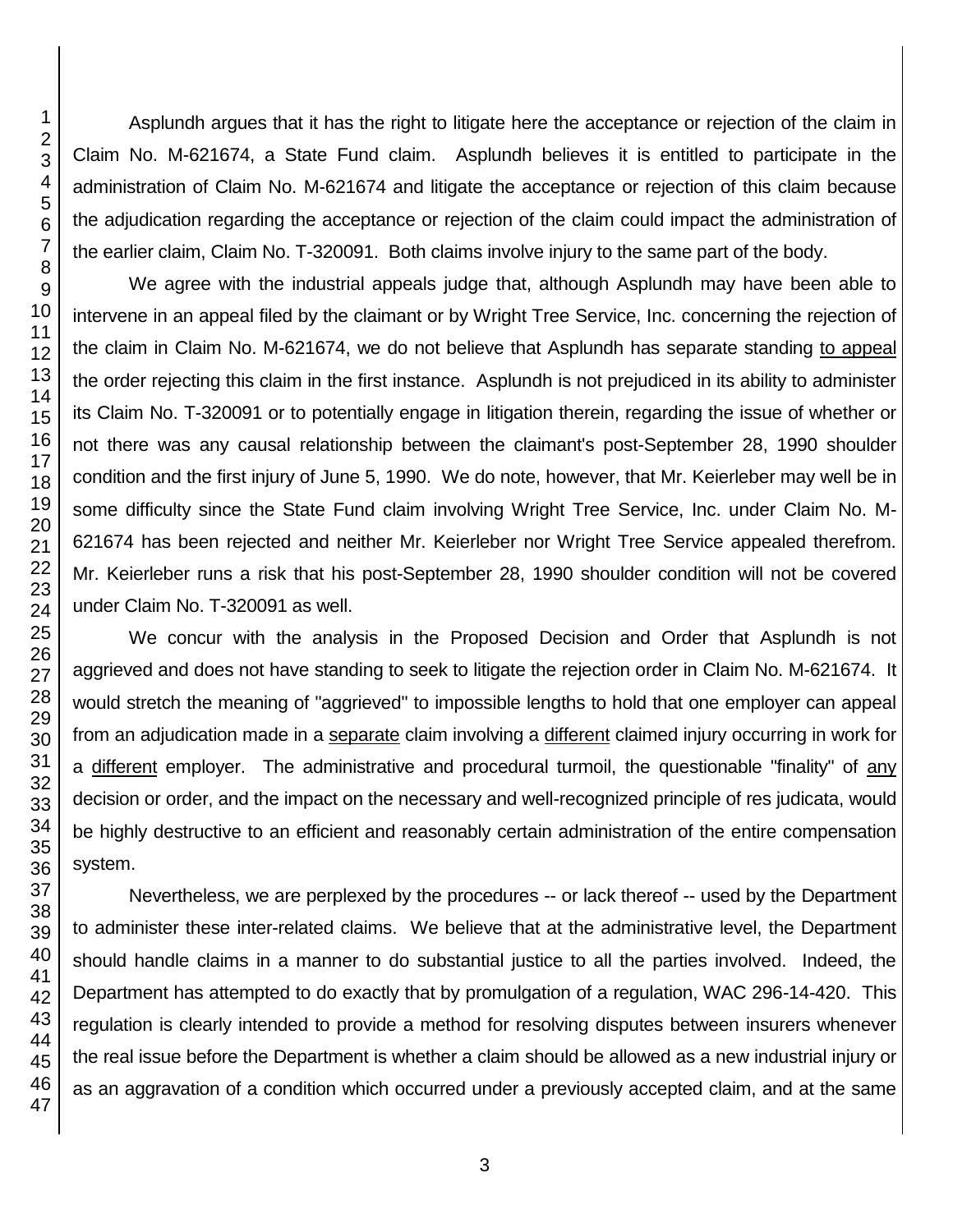time to provide timely allowable benefits to the injured worker while two potential insurers are involved in the administrative determinations and/or litigation as to which of them should be finally held responsible. Such determinations are required to be made jointly by the assistant directors for claims administration and self-insurance and are required to be made in one joint or combined order. Further, payments of indicated benefits to the worker are to be made pending "final determination" of the responsible insurer. The insuring "entity" who pays the interim benefits is entitled to reimbursement for these benefits if the final determination is that it is not responsible for the claim.

WAC 296-14-420 covers the situation where a new claim has been filed and there exists the question of whether the new application should be allowed or whether benefits should be paid pursuant to the "reopening" of a previously accepted claim. In Mr. Keierleber's case he suffered the subsequent alleged injury while his claim with Asplundh was still open. It is a distinction without a difference to suggest that WAC 296-14-420 would not apply in Mr. Keierleber's situation because the previous claim was still open and did not require a "reopening" determination. In any event, the Department's own application of its WAC does not exclude these two claims from the intra-Departmental joint decision-making and review process, under the provisions of WAC 296-14-420.

In the recent case of In re Bennie E. Johnson, Dckt. No. 91 4040 (November 30, 1992) we had occasion -- and the necessary jurisdiction --- to consider in detail the proper implementation of this regulation! In Johnson, as here, the previously accepted claim was in an open status when the new application for benefits was filed, and the Department had to determine whether the claim should be allowed for a new injury or considered as an aggravation of the condition under the previously accepted claim. The Department recognized that WAC 296-14-420 applied, as the matter was considered by its Joint Benefits Committee. The Joint Benefits Committee is a group composed of claims personnel from both the Self-Insured Section and the State Fund and was established to resolve claim-responsibility issues between successive insurers, in implementation of WAC 296-14- 420.

The procedural and evidentiary facts in Johnson, supra, showed that the attempted joint determination procedures under the regulation got "off the tracks" in several respects, and we found it necessary to identify such requirements and procedures in considerable detail, and to remand the matter to the Department to carry to completion all requirements of WAC 296-14-420. For informational and guidance purposes, we attach a copy of our Decision and Order in Johnson as Attachment "A" hereto.